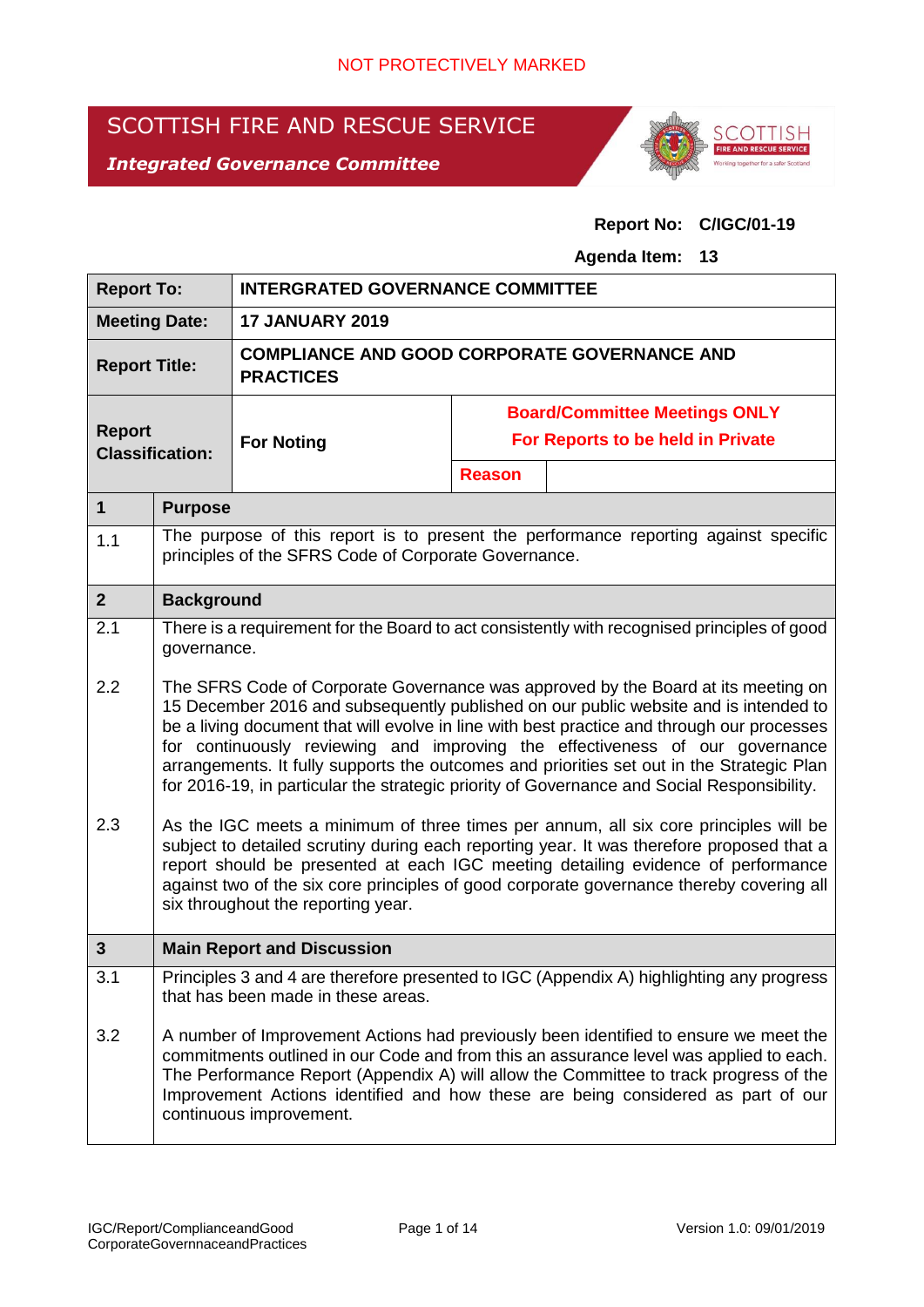| $\overline{\mathbf{4}}$ | <b>Recommendation</b>                                                                                                                                                                                                                                                                                                                                                                                                                                                                                      |
|-------------------------|------------------------------------------------------------------------------------------------------------------------------------------------------------------------------------------------------------------------------------------------------------------------------------------------------------------------------------------------------------------------------------------------------------------------------------------------------------------------------------------------------------|
| 4.1                     | The Committee are invited to note the comments and progress made against the<br>Improvement Actions and provide any feedback as necessary. These are all detailed<br>within the Performance Report (Appendix A) for each Principle.                                                                                                                                                                                                                                                                        |
| $5\phantom{1}$          | <b>Key Strategic Implications</b>                                                                                                                                                                                                                                                                                                                                                                                                                                                                          |
| 5.1<br>5.1.1            | <b>Financial</b><br>There are no key strategic financial implications arising from the recommendations set<br>out in this paper.                                                                                                                                                                                                                                                                                                                                                                           |
| 5.2<br>5.2.1            | Legal<br>Whilst there is no legal requirement to have a Code of Governance within SFRS, the<br>adoption of the proposed Code is intended to improve the Board's and its Committees<br>ability to perform its scrutiny role and therefore deliver its statutory duties effectively.                                                                                                                                                                                                                         |
| 5.3<br>5.3.1            | <b>Performance</b><br>The information obtained from the performance reports of the SFRS Code of Corporate<br>Governance will be outlined within the Annual Governance Statement provided by the<br>Accountable Officer to the ARAC. Any assurance gaps identified from these reviews will<br>form Improvement Actions that will be allocated to Directorates to be addressed as part<br>of business as usual arrangements or alternatively through the Annual Internal Audit Plan,<br>as deemed necessary. |
| 5.4<br>5.4.1            | <b>Environmental &amp; Sustainability</b><br>There are no key strategic environmental and sustainability implications arising from the<br>recommendations set out in this paper.                                                                                                                                                                                                                                                                                                                           |
| 5.5<br>5.5.1            | <b>Workforce</b><br>There are no key strategic workforce implications arising from the recommendations set<br>out in this paper.                                                                                                                                                                                                                                                                                                                                                                           |
| 5.6<br>5.6.1            | <b>Health &amp; Safety</b><br>There are no key strategic health and safety implications arising from the<br>recommendations set out in this paper.                                                                                                                                                                                                                                                                                                                                                         |
| 5.7<br>5.7.1            | <b>Timing</b><br>This report has been produced to support the arrangements approved by SFRS Board at<br>its meeting on 29 June 2017 for the effective monitoring and scrutiny of the approved<br>SFRS Code of Corporate Governance. It will also be used to form a report on the overall<br>effectiveness of the Code of Corporate Governance within the Annual Governance<br>Statement presented to the Audit and Risk Assurance Committee (ARAC) and<br>subsequently the Board for approval.             |
| 5.8<br>5.8.1            | <b>Equalities</b><br>The existing Equality Impact Assessment - Board Operating Arrangements, has been<br>reviewed and there are no issues arising from the matters raised within this report.                                                                                                                                                                                                                                                                                                              |
| 5.9<br>5.9.1            | <b>Information Governance</b><br>Following this review The Code will be updated as required.                                                                                                                                                                                                                                                                                                                                                                                                               |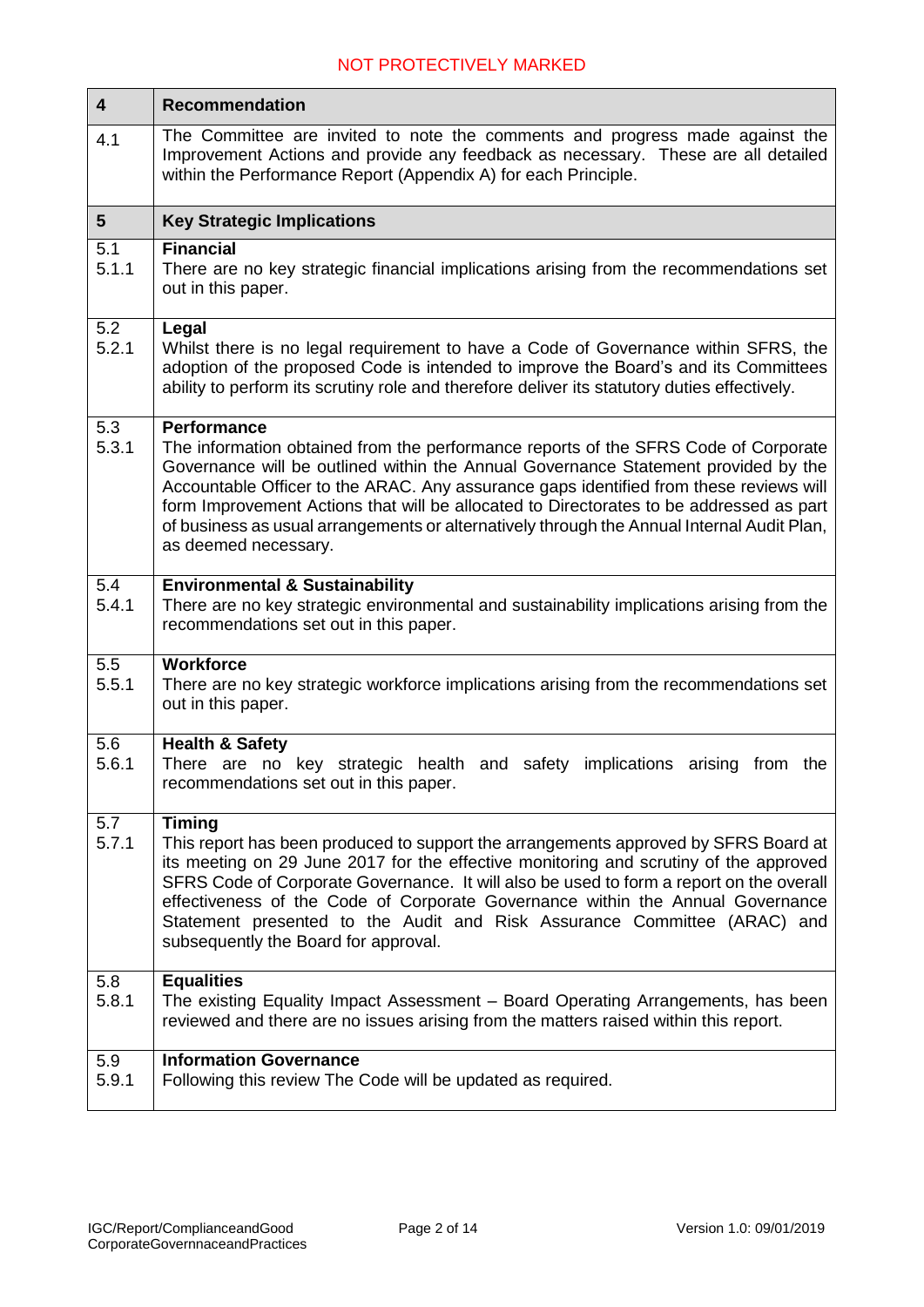| $\overline{5.10}$<br>5.10.1                                                                                                                                                                                                                                                                                                                                                                                                                                                                                                                                                                                                                                 | <b>Risk</b><br>There are no key strategic risk implications arising from the recommendations set out in<br>this paper.                                                                                                                                                                                                                                                    |                                                                                                                                                                                                     |  |  |  |  |
|-------------------------------------------------------------------------------------------------------------------------------------------------------------------------------------------------------------------------------------------------------------------------------------------------------------------------------------------------------------------------------------------------------------------------------------------------------------------------------------------------------------------------------------------------------------------------------------------------------------------------------------------------------------|---------------------------------------------------------------------------------------------------------------------------------------------------------------------------------------------------------------------------------------------------------------------------------------------------------------------------------------------------------------------------|-----------------------------------------------------------------------------------------------------------------------------------------------------------------------------------------------------|--|--|--|--|
| 5.11<br>5.11.1                                                                                                                                                                                                                                                                                                                                                                                                                                                                                                                                                                                                                                              | <b>Communications &amp; Engagement</b><br>Engagement has taken place with the Board and the IGC regarding arrangements for<br>monitoring and scrutiny of SFRS Code of Corporate Governance. An overview of this will<br>be incorporated within future Annual Governance Statements and reported to ARAC and<br>the Board. Updates from IGC will be provided to the Board. |                                                                                                                                                                                                     |  |  |  |  |
| 5.12<br>5.12.1                                                                                                                                                                                                                                                                                                                                                                                                                                                                                                                                                                                                                                              | <b>Training</b><br>in this paper.                                                                                                                                                                                                                                                                                                                                         | There are no key strategic training implications arising from the recommendations set out                                                                                                           |  |  |  |  |
| 6                                                                                                                                                                                                                                                                                                                                                                                                                                                                                                                                                                                                                                                           | <b>Core Brief</b>                                                                                                                                                                                                                                                                                                                                                         |                                                                                                                                                                                                     |  |  |  |  |
| 6.1                                                                                                                                                                                                                                                                                                                                                                                                                                                                                                                                                                                                                                                         | Not applicable                                                                                                                                                                                                                                                                                                                                                            |                                                                                                                                                                                                     |  |  |  |  |
| $\overline{7}$                                                                                                                                                                                                                                                                                                                                                                                                                                                                                                                                                                                                                                              |                                                                                                                                                                                                                                                                                                                                                                           | <b>Appendices/Further Reading</b>                                                                                                                                                                   |  |  |  |  |
| 7.1                                                                                                                                                                                                                                                                                                                                                                                                                                                                                                                                                                                                                                                         |                                                                                                                                                                                                                                                                                                                                                                           | Appendix A - Code of Corporate Governance - Performance Report                                                                                                                                      |  |  |  |  |
| 7.2                                                                                                                                                                                                                                                                                                                                                                                                                                                                                                                                                                                                                                                         | Link<br>to                                                                                                                                                                                                                                                                                                                                                                | published<br>version<br><b>SFRS</b><br>of<br>Code<br>of<br>Corporate<br>Governance:<br>https://www.firescotland.gov.uk/media/1133907/sfrs_code_of_corporate_governance_v<br>3.0_september_2018_.pdf |  |  |  |  |
| <b>Prepared by:</b>                                                                                                                                                                                                                                                                                                                                                                                                                                                                                                                                                                                                                                         |                                                                                                                                                                                                                                                                                                                                                                           | GM Alasdair Cameron, Board Support Manager                                                                                                                                                          |  |  |  |  |
|                                                                                                                                                                                                                                                                                                                                                                                                                                                                                                                                                                                                                                                             | Sponsored by:                                                                                                                                                                                                                                                                                                                                                             | Mark McAteer, Director of Strategic Planning, Performance and<br>Communications                                                                                                                     |  |  |  |  |
| <b>Presented by:</b>                                                                                                                                                                                                                                                                                                                                                                                                                                                                                                                                                                                                                                        |                                                                                                                                                                                                                                                                                                                                                                           | GM Alasdair Cameron, Board Support Manager                                                                                                                                                          |  |  |  |  |
|                                                                                                                                                                                                                                                                                                                                                                                                                                                                                                                                                                                                                                                             | <b>Links to Strategy</b>                                                                                                                                                                                                                                                                                                                                                  |                                                                                                                                                                                                     |  |  |  |  |
| This links to SFRS Strategic Plan 2016-19 through our priorities of Governance and Social<br>Responsibility, incorporating the following associated key strategic objectives:<br>We will continue to ensure that our decision making processes are transparent and<br>$\bullet$<br>evidence led.<br>We will develop a performance framework that enables the effective management of risk<br>and supports effective scrutiny, challenge and improvement.<br>We will embed effective communication and engagement in all that we do.<br>We will continue to explore how we maximise efficiency and productivity within our<br>organisation and partnerships. |                                                                                                                                                                                                                                                                                                                                                                           |                                                                                                                                                                                                     |  |  |  |  |

| <b>Governance Route for Report</b>     | <b>Meeting Date</b> | <b>Comment</b>    |
|----------------------------------------|---------------------|-------------------|
| <b>Integrated Governance Committee</b> | 17 January 2019     | <b>For Noting</b> |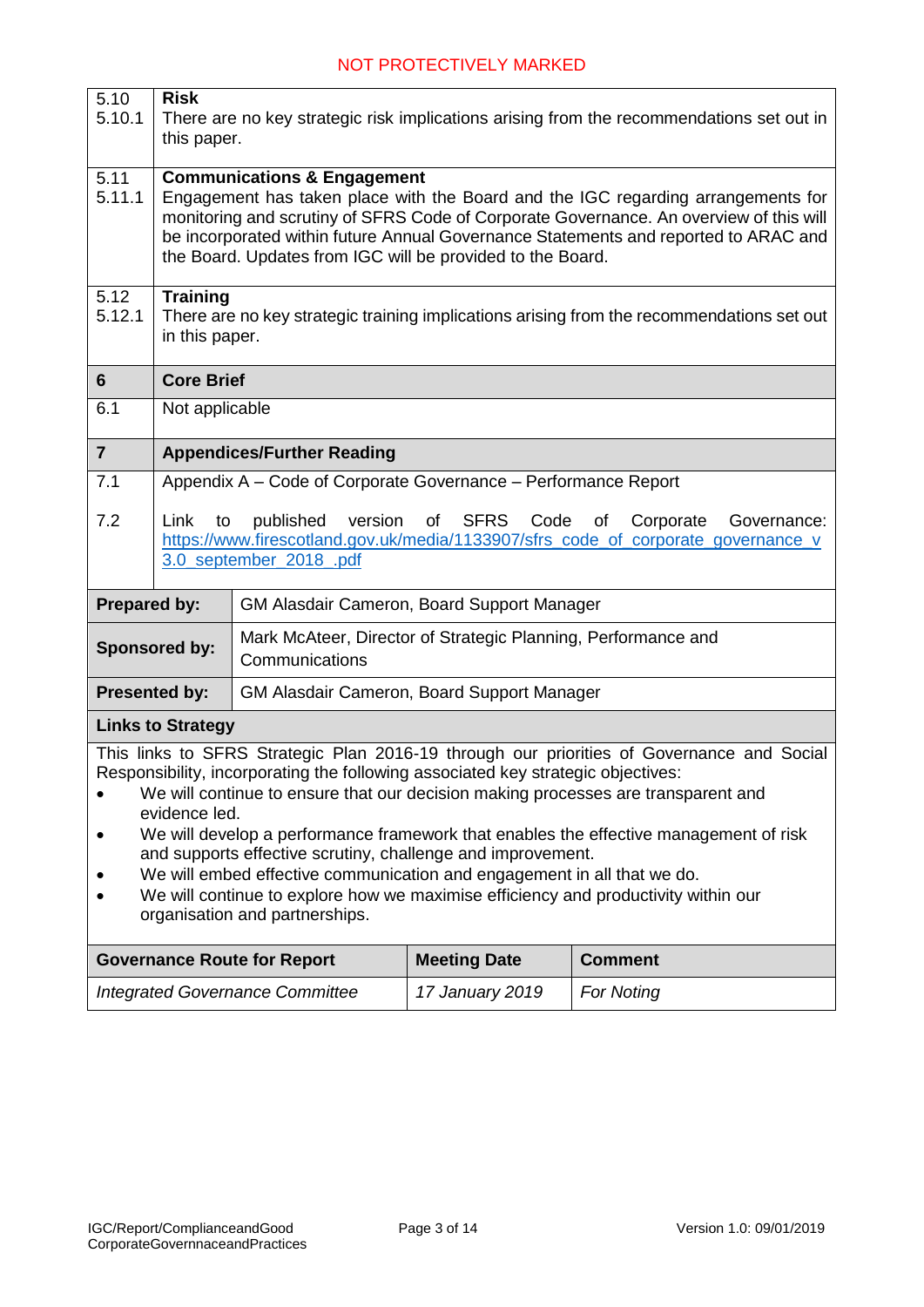**APPENDIX A**

# **Scottish Fire and Rescue Service (SFRS) Code of Corporate Governance Performance Report**

#### **Background and Purpose**

Assurance categories are applied to each of the commitments made within The Code to provide an indication of the strength of the control in place and enable progress against each of these to be easily monitored and reviewed. No improvement actions will be removed from the log or intended completion dates extended until approval has been sought from the Group.

The status of Assurance levels are categorised as follows:

| <b>Assurance Categories - Key</b> |                                                         |
|-----------------------------------|---------------------------------------------------------|
| <b>Substantial Assurance</b>      | Controls are robust and well managed                    |
| Reasonable Assurance              | <u>l Controls are adequate but require improvement</u>  |
| <b>Limited Assurance</b>          | Controls are developing but weak                        |
| <b>Insufficient Assurance</b>     | Controls are not acceptable and have notable weaknesses |

#### **Improvement Actions/Recommendations**

# **This Performance Report specifically focusing and provides an update in relation to Principles 3 & 4**

Since the last report 3 Limited Assurances have now been increased to Reasonable. 3 Reasonable Assurances have also increased and are now considered Substantial.

At present a total of 0 have Insufficient Assurance, 0 have Limited Assurance, 4 have Reasonable Assurance and 18 have Substantial Assurance.

Areas for improvement will continue to be monitored and carried forward, with progress presented to the IGC as part of the cyclical process.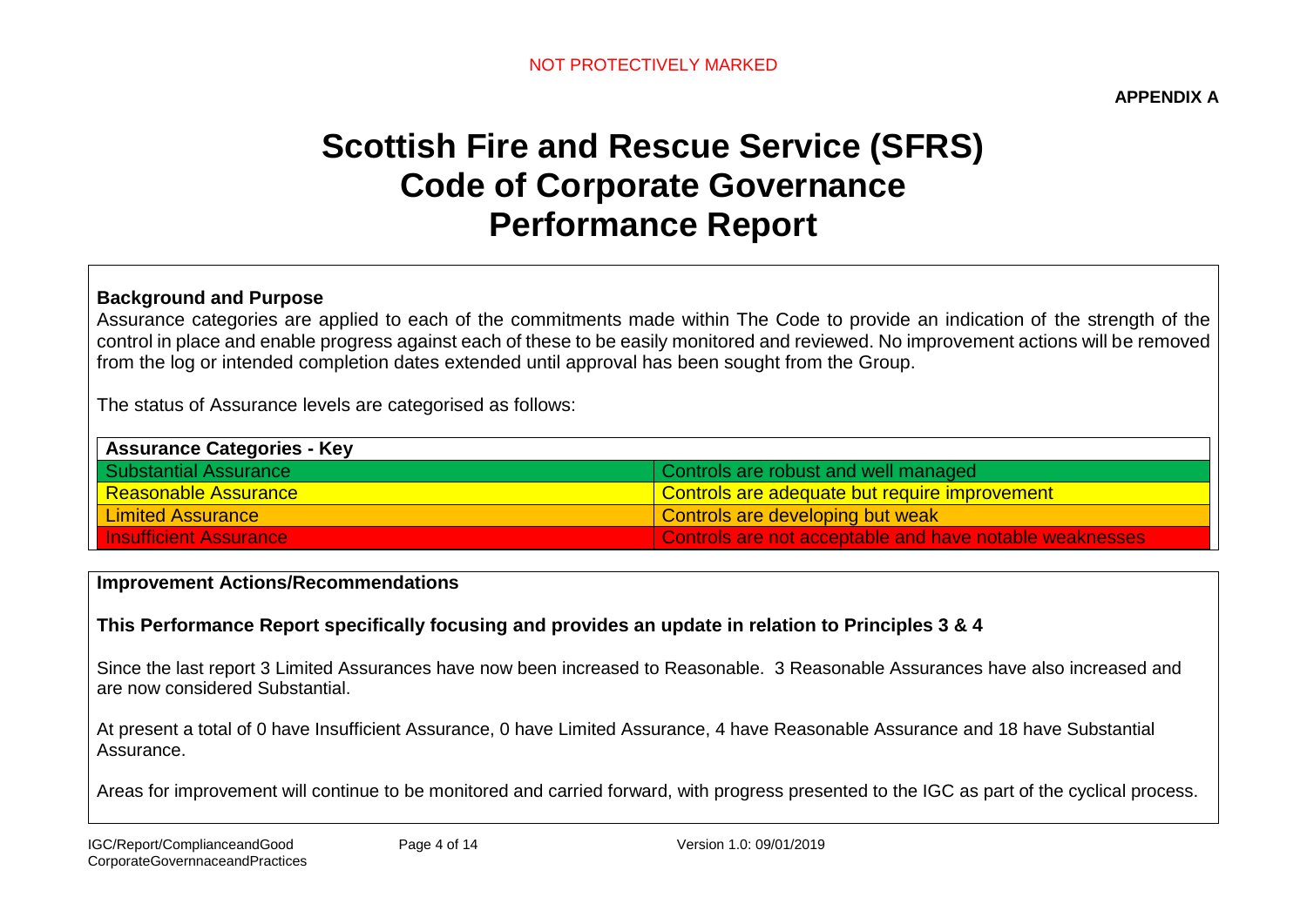#### **FOREWORD**

Good corporate governance is fundamental to any effective organisation and is at the heart of good public services, contributing to the achievement of National Outcome 16 – 'our public services are high quality, continually improving, efficient and responsive to local people's needs'.

This Code of Corporate Governance ('the Code') outlines our commitment to upholding high standards of corporate governance by setting out the principles and supporting characteristics we will apply to ensure we are achieving our intended outcomes while acting in the public interests at all times. It also embodies and supports our values of Safety, Teamwork, Respect and Innovation. In the Scottish Fire and Rescue Service, this means doing the right things, in the right way, for the right people, in a timely, inclusive, open, honest and accountable manner.

The Code concentrates on recognised principles of good governance as its framework. It focuses on the role of the non-executives (the Board) and executives (Strategic Leadership Team) of the SFRS in upholding good corporate governance, and has drawn on best practice from across the public, private and charity sectors. Through this it is intended that we support our greatest asset, our workforce, in the delivery of our services to local outcomes for our communities.

The Code is intended to be a living document and will evolve in line with best practice and through our processes for continuously reviewing and improving the effectiveness of our governance arrangements. It fully supports the outcomes and priorities set out in the Strategic Plan for 2016-19, in particular the strategic priority of Governance and Social Responsibility.

We are confident that this Code will provide further support to enabling good corporate governance within the Scottish Fire and Rescue Service and therefore demonstrate our commitment to delivering our intended outcomes in the best possible manner.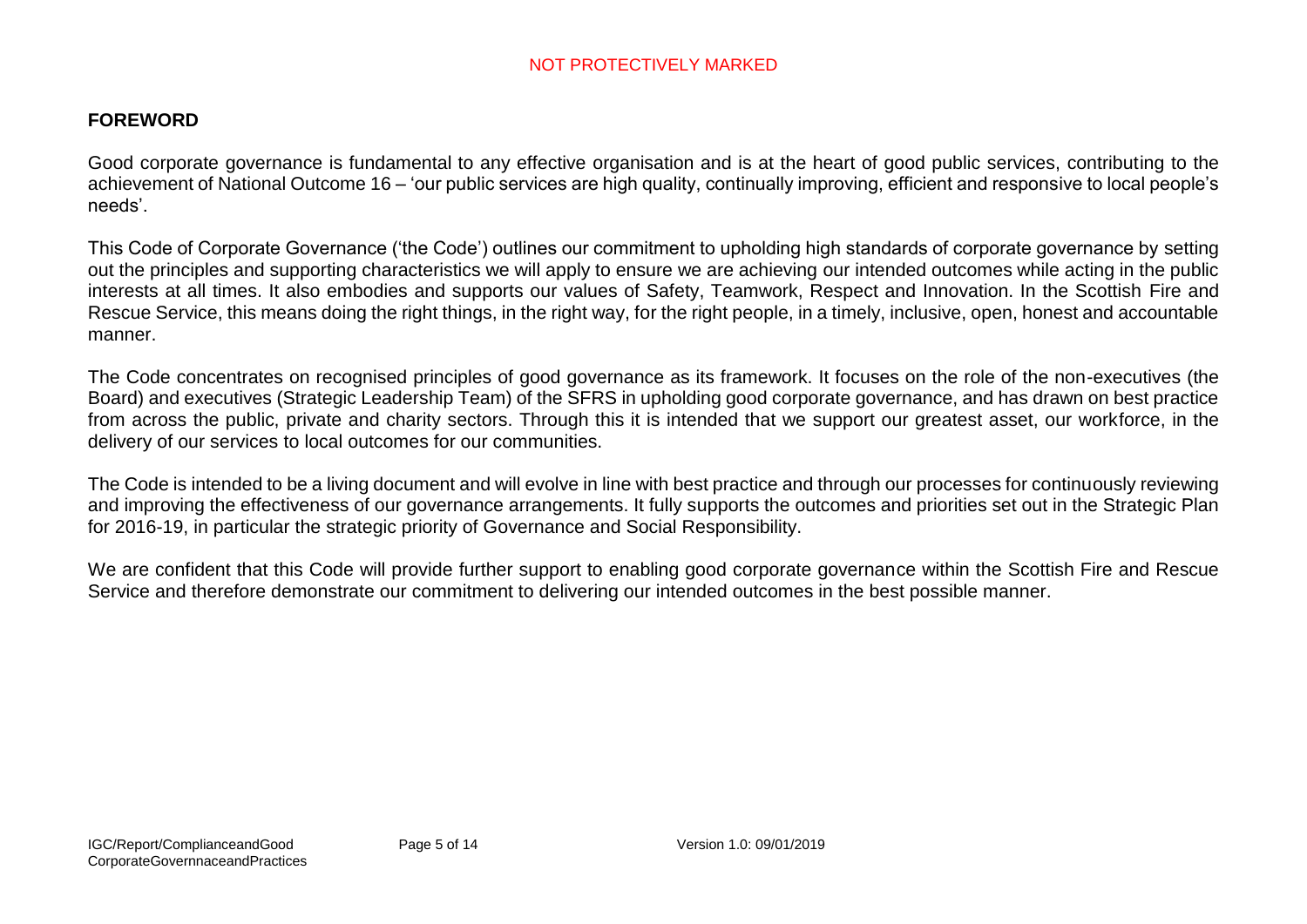# **ABOUT THIS CODE**

#### **What is Corporate Governance?**

Corporate governance is the way in which organisations are directed, controlled and led. It defines relationships and the distribution of rights and responsibilities among those who work with and in the organisation, determines the rules and procedures through which the organisation's objectives are set, and provides the means of attaining those objectives and monitoring performance. Importantly, it defines where accountability lies throughout the organisation.

#### **Corporate Governance in the Scottish Fire and Rescue Service**

The SFRS meets its corporate governance requirements and expectations in many ways. The Code therefore brings together the various strands of our corporate governance arrangements into one overarching framework document that demonstrates our commitment to upholding good corporate governance.

The focus of the Code is on the Board (Non-executives) and the Strategic Leadership Team (Executives), whereby the Code is designed to assist them in performing their role of directing, controlling and leading the SFRS in a fit and proper manner. The Code will also be cascaded to management who may directly support the Board and Strategic Leadership Team (SLT) in fulfilling this role and our workforce who are integral to achieving improved local outcomes through the delivery of our priorities and strategic objectives.

By following the Code, we aim to deliver high standards of corporate governance, which we believe will lead to better service delivery and ultimately, better outcomes for the communities of Scotland. We are responsible for ensuring that we deliver our services in accordance with the law and our statutory responsibilities, that we safeguard and properly account for public money and that this money is used in accordance with Best Value principles. The Code sets out the manner in which we will operate to meet these responsibilities and therefore maintain public confidence in the SFRS as a public body.

At the heart of the Code lies six core principles of good corporate governance, each with its supporting characteristics that outline how we will demonstrate application of the principles. The six principles we have adopted are taken from the 'Good Governance Standard for Public Services'. By adopting these principles we will be acting consistently with the principles of good governance, a requirement of the Fire (Scotland) Act 2005, as amended by the Police and Fire Reform (Scotland) Act 2012 and following best practice promoted by the Scottish Government in publications such 'On Board: a Guide for Board Members of Public Bodies in Scotland'.

Using the six principles of good corporate governance as a basis for the Code's framework, provides us with a sound structure to assess and ultimately report on the effectiveness of our corporate governance in the Annual Governance Statement. Internal audit and external audit will also benefit from the Code's structured approach, allowing them to direct their independent assurance work on corporate governance more effectively. Our approach to reviewing the Code and reporting its effectiveness is set out on page ten of the Code.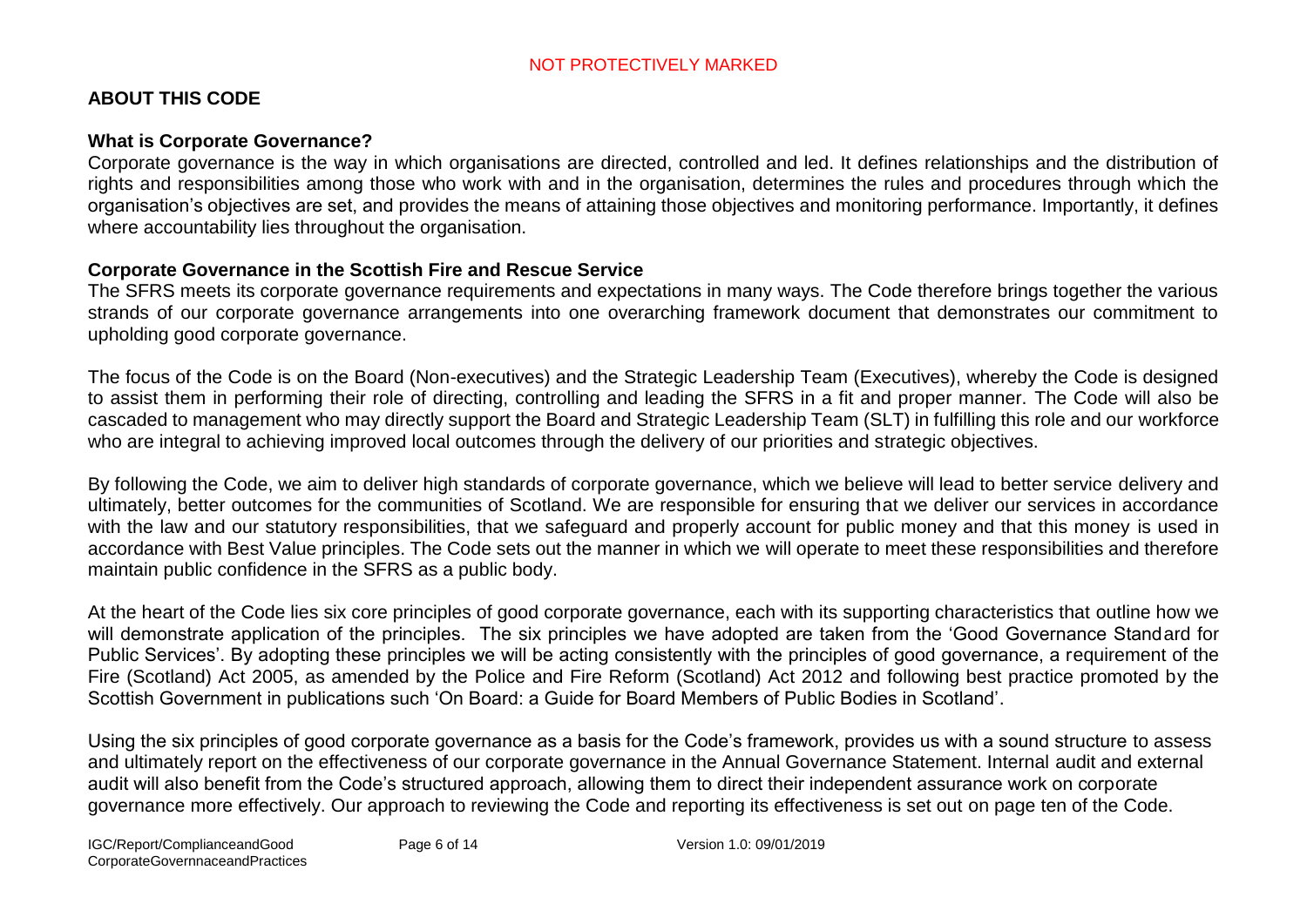# **Principle 3 – We will promote and demonstrate the values of the organisation and the principles of good governance through behaviour**

| What does this mean?                                                                                                                                                                  |                                                                                                                                                                                                                                                                                                                                                                                                                    |            |                                                                                                                                                                                                                                                                                                                                                                                                                                                                                                                                                                                                                                                                                                                                                                                         |  |  |  |
|---------------------------------------------------------------------------------------------------------------------------------------------------------------------------------------|--------------------------------------------------------------------------------------------------------------------------------------------------------------------------------------------------------------------------------------------------------------------------------------------------------------------------------------------------------------------------------------------------------------------|------------|-----------------------------------------------------------------------------------------------------------------------------------------------------------------------------------------------------------------------------------------------------------------------------------------------------------------------------------------------------------------------------------------------------------------------------------------------------------------------------------------------------------------------------------------------------------------------------------------------------------------------------------------------------------------------------------------------------------------------------------------------------------------------------------------|--|--|--|
| We are:<br>$\bullet$<br>$\bullet$<br>$\bullet$<br>standard.                                                                                                                           | Putting our organisational values of Safety, Teamwork, Respect and Innovation into practice.<br>Behaving in ways that uphold and exemplify effective governance, including demonstrating leadership on the grounds<br>of equality, diversity, inclusion, human rights and social justice.<br>Demonstrating professional, dignified and respectful behaviours and tackling those behaviours that fall short of this |            |                                                                                                                                                                                                                                                                                                                                                                                                                                                                                                                                                                                                                                                                                                                                                                                         |  |  |  |
| Where is the evidence that shows we are demonstrating this?<br>We will:<br><b>Previous</b><br><b>Comments</b><br>Latest<br><b>RAG</b><br><b>RAG</b><br><b>Status</b><br><b>Status</b> |                                                                                                                                                                                                                                                                                                                                                                                                                    |            |                                                                                                                                                                                                                                                                                                                                                                                                                                                                                                                                                                                                                                                                                                                                                                                         |  |  |  |
| Publish <sup>i</sup> on our website and intranet, and market in SFRS<br>$\bullet$<br>properties, our values framework.                                                                | <b>Limited</b>                                                                                                                                                                                                                                                                                                                                                                                                     | Reasonable | As part of the staff engagement sessions<br>which sought staff input to develop the<br>next Strategic plan 2016-19, comments<br>and feedback from staff were collected<br>and has been used to further develop the<br>SFRS values which are now becoming<br>embedded into the organisation - Values<br><b>Framework</b> . With regard to making this<br>available on our Website this has still to<br>be progressed and further work to<br>enhance this within out intranet to ensure<br>these are easily accessible to all<br>stakeholders.<br><b>Improvement Action 3.1 (HoF HR-OD) -</b><br>This is now available through our Website<br>and Intranet, a recent Staff Survey was<br>undertaken closing on 28 <sup>th</sup> October 2018,<br>which will continue to shape our values. |  |  |  |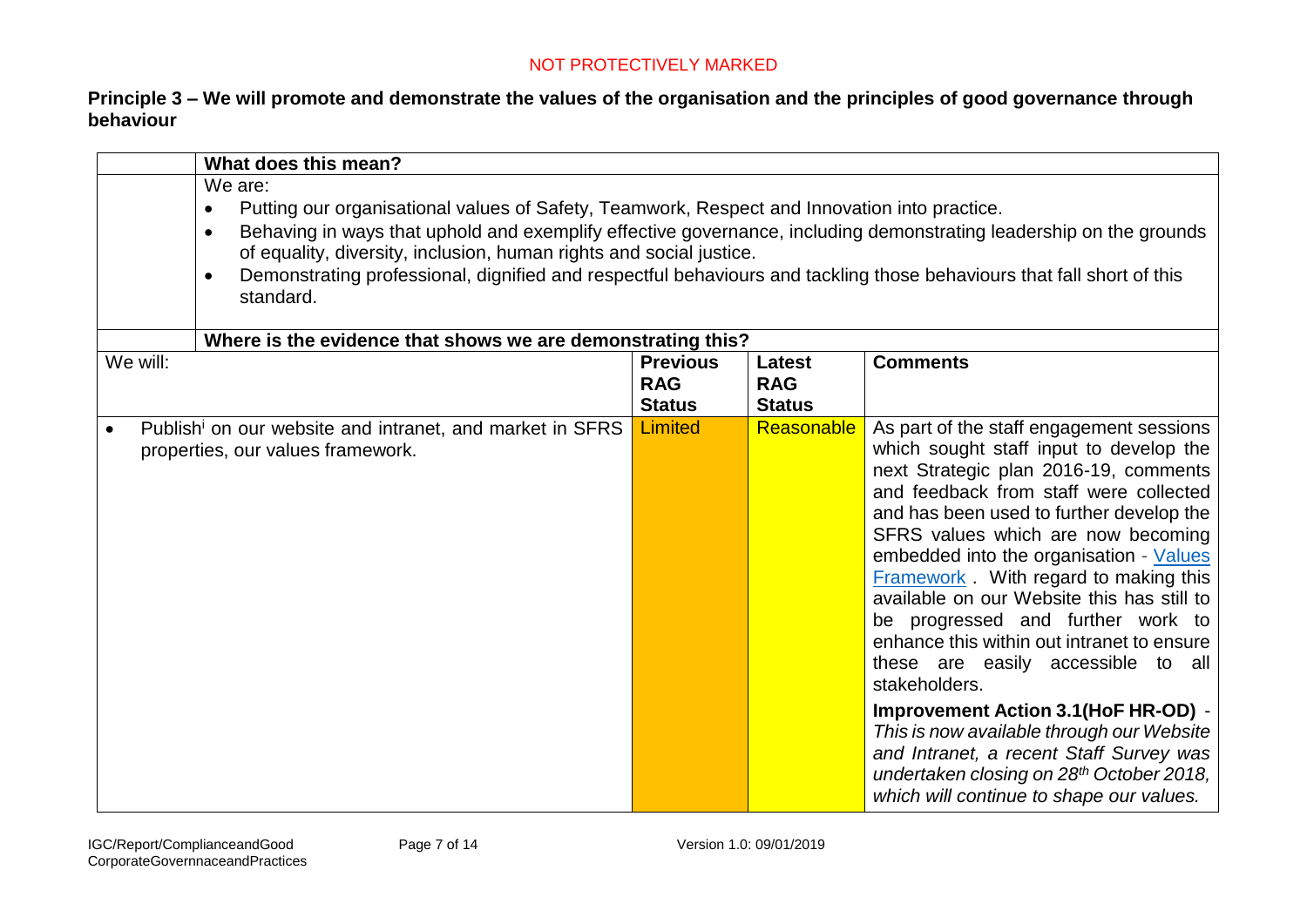|           | Establish arrangements for appraising staff against our<br>values and incorporate them into induction programmes<br>and development programmes for staff.                                  |                    | Reasonable   Reasonable | Our Appraisal Policy demonstrates the<br>SRFR's commitment to the development<br>of their staff against their values the<br>introduction of the Leadership and<br>Development Framework the will develop<br>further overtime. Improvement Action<br>3.2 (HoF HR-OD)                                                                   |
|-----------|--------------------------------------------------------------------------------------------------------------------------------------------------------------------------------------------|--------------------|-------------------------|---------------------------------------------------------------------------------------------------------------------------------------------------------------------------------------------------------------------------------------------------------------------------------------------------------------------------------------|
|           | Publish <sup>ii</sup> on our website and intranet our Board Members<br>Code of Conduct and establish arrangements for<br>appraising Board Members against the provisions of the<br>Code.   | Reasonable         | Substantial             | Members Code of Conduct is now<br>published on our website, arrangements<br>for appraising Board members were<br>reviewed in 2018 using self-assessment<br>and Board competence Matrix from<br>'Changing the Chemistry' this will be<br>developed further during 2018/19 to<br>become incorporated into the SFRS<br>Appraisal Policy. |
|           | Make our meetings of the Board and Committees open to<br>the public, enabling the public to observe the conduct and<br>behaviour of members of the Board and SLT.                          | <b>Substantial</b> | <b>Substantial</b>      | All Board and Committee meetings open<br>to the public are advertised on our<br>website, giving an opportunity for<br>members of the public to review the<br>Agendas and papers and attend if they<br>decide.                                                                                                                         |
| $\bullet$ | Publishiii on our website, Board and Committee reports, and<br>minutes demonstrating how our values have been applied<br>in decision making.                                               | <b>Substantial</b> | Substantial             | All Board and Committee meeting reports<br>incorporating all key decisions<br>are<br>published on our website Board and<br>Committee Papers which is linked to our<br><b>Values Framework</b>                                                                                                                                         |
|           | Publish <sup>iv</sup> and maintain Board Members and SLT Members<br>register of interests, and have arrangements in place for<br>declaring interests at Board, Committee and SLT meetings. | <b>Substantial</b> | <b>Substantial</b>      | For Board Members this is detailed within<br>the Members Code of Conduct and<br>includes requirements for Registration<br>and Declaration of Interests there is now<br>a list of their register of interests within<br>their profiles on the Website. This also                                                                       |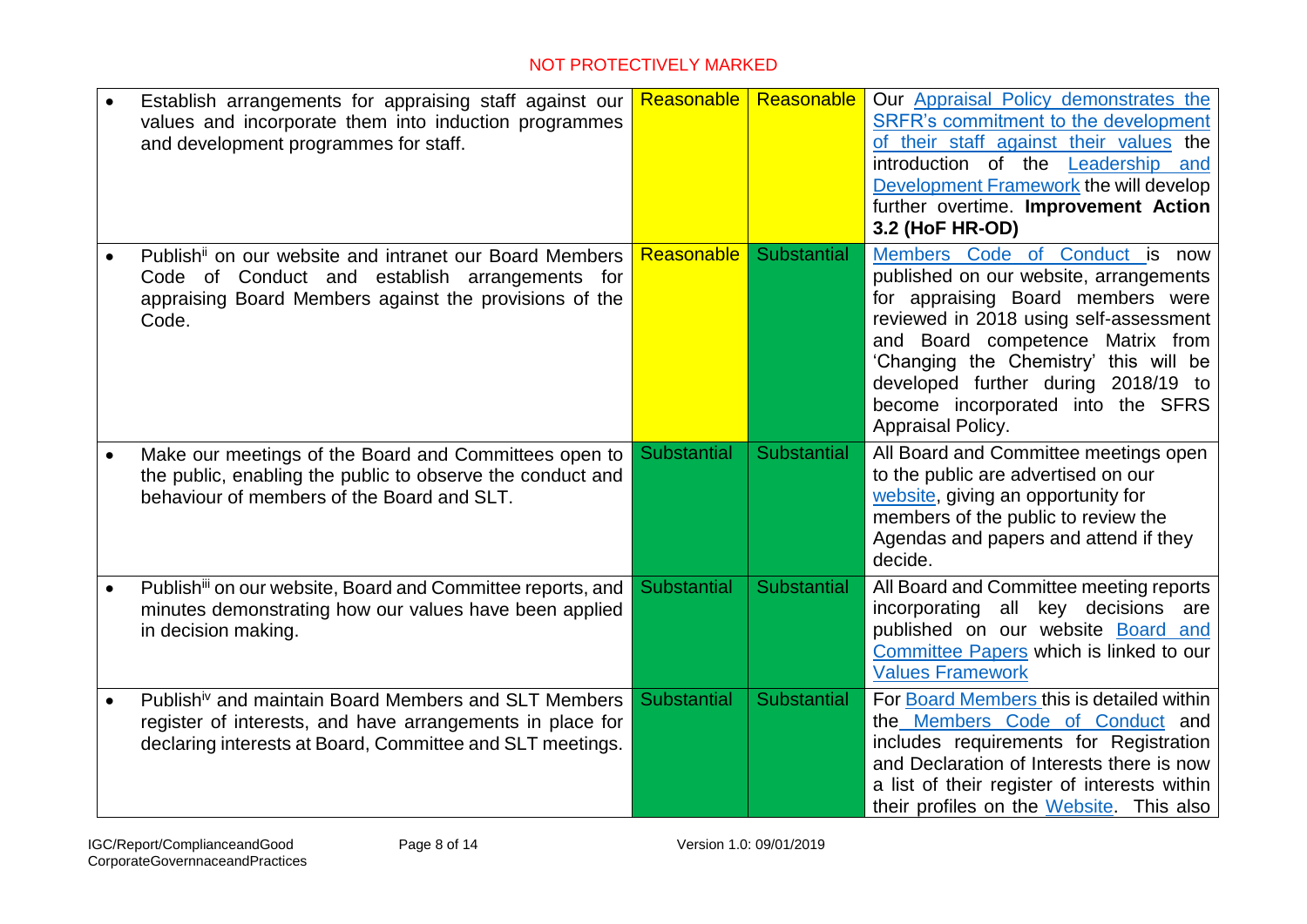|           |                                                                                                                                                                                                                                                                                                         |                    |                    | forms part of the standing Agenda item at<br>Board meeting example.<br><b>SLT Members register of can be viewed</b><br>within our website.                                                                                                                                                                                                                                                                                                                                                                                       |
|-----------|---------------------------------------------------------------------------------------------------------------------------------------------------------------------------------------------------------------------------------------------------------------------------------------------------------|--------------------|--------------------|----------------------------------------------------------------------------------------------------------------------------------------------------------------------------------------------------------------------------------------------------------------------------------------------------------------------------------------------------------------------------------------------------------------------------------------------------------------------------------------------------------------------------------|
|           | Publish <sup>v</sup> on our website our Equality and Diversity Charter.                                                                                                                                                                                                                                 | Substantial        | Substantial        | This is available within our website,<br><b>Equality and Diversity Charter</b>                                                                                                                                                                                                                                                                                                                                                                                                                                                   |
| $\bullet$ | Publish <sup>vi</sup> and raise awareness of our anti-fraud statement<br>and response plan, whistleblowing policy and complaints<br>handling procedure, and seek opinions from the Audit and<br>Risk Assurance Committee and Internal Audit on the<br>adequacy and effectiveness of these arrangements. | <b>Substantial</b> | <b>Substantial</b> | SFRS have effective plans, processes<br>and policies in place which are kept under<br>review, these are also scrutinised by the<br>ARAC and audited both internally and<br>externally.<br><b>Anti-Fraud Statement</b><br><b>Whistleblowing Policy</b><br>Complaints,<br><b>Comments</b><br>and<br><b>Compliments</b><br><b>Audit Risk and Assurance Committee</b><br><b>Internal Audit</b>                                                                                                                                       |
|           | Appoint an individual to undertake the statutory duties of a<br>Standards Officer, and act as the principal liaison officer<br>between the organisation and the Standards Commission.                                                                                                                   | <b>Limited</b>     | Reasonable         | The SFRS has a Members Code of<br>Conduct and works closely with the<br>Scottish Government Sponsorship Team<br>and Public appointments team, at<br>present this is an area that requires to<br>be further explored.<br><b>Improvement Action 3.2 (Legal</b><br><b>Services Manager)</b> The Director of<br>SPPC is the named person with the<br>Standards Commission, work is in<br>progress to strengthen this by<br>incorporating fully into our Governance<br>arrangements and will be presented to<br>the Board early 2019. |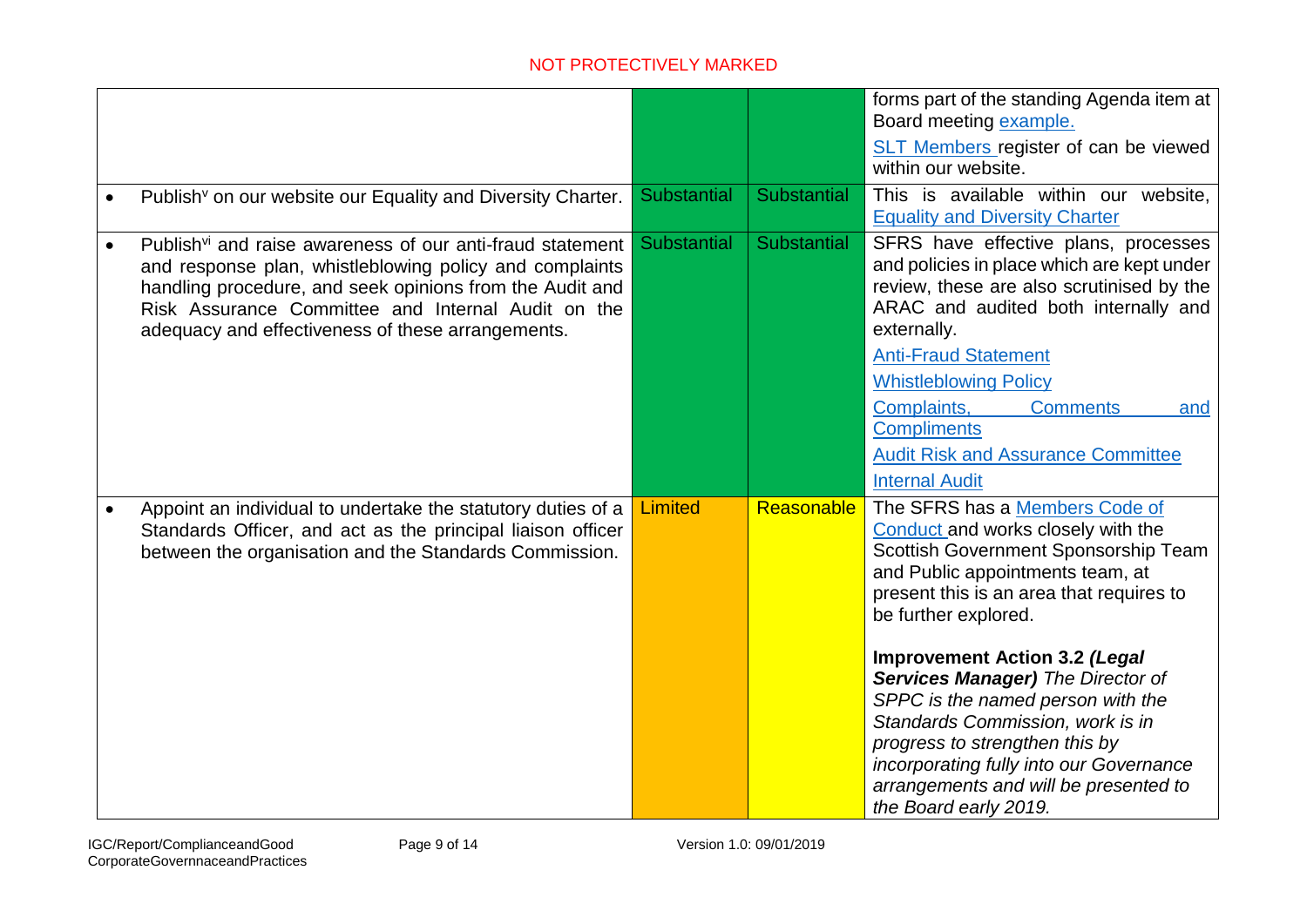| Publish <sup>vii</sup> on our website and intranet our Recruitment and <b>Substantial Substantial</b> |  | Information and our<br>policy/relevant  <br>information externally is fully available. |
|-------------------------------------------------------------------------------------------------------|--|----------------------------------------------------------------------------------------|
| Selection Policy.                                                                                     |  |                                                                                        |
|                                                                                                       |  | <b>Recruitment and Selection Policy Internal</b>                                       |
|                                                                                                       |  | / External and Work with Us                                                            |
| Monitor and scrutinise the effectiveness of our values Substantial Substantial                        |  | Staff Governance Committee monitored                                                   |
| framework at meetings of the Staff Governance Committee.                                              |  | and scrutinised the introduction of the                                                |
|                                                                                                       |  | <b>SFRS Values Framework.</b>                                                          |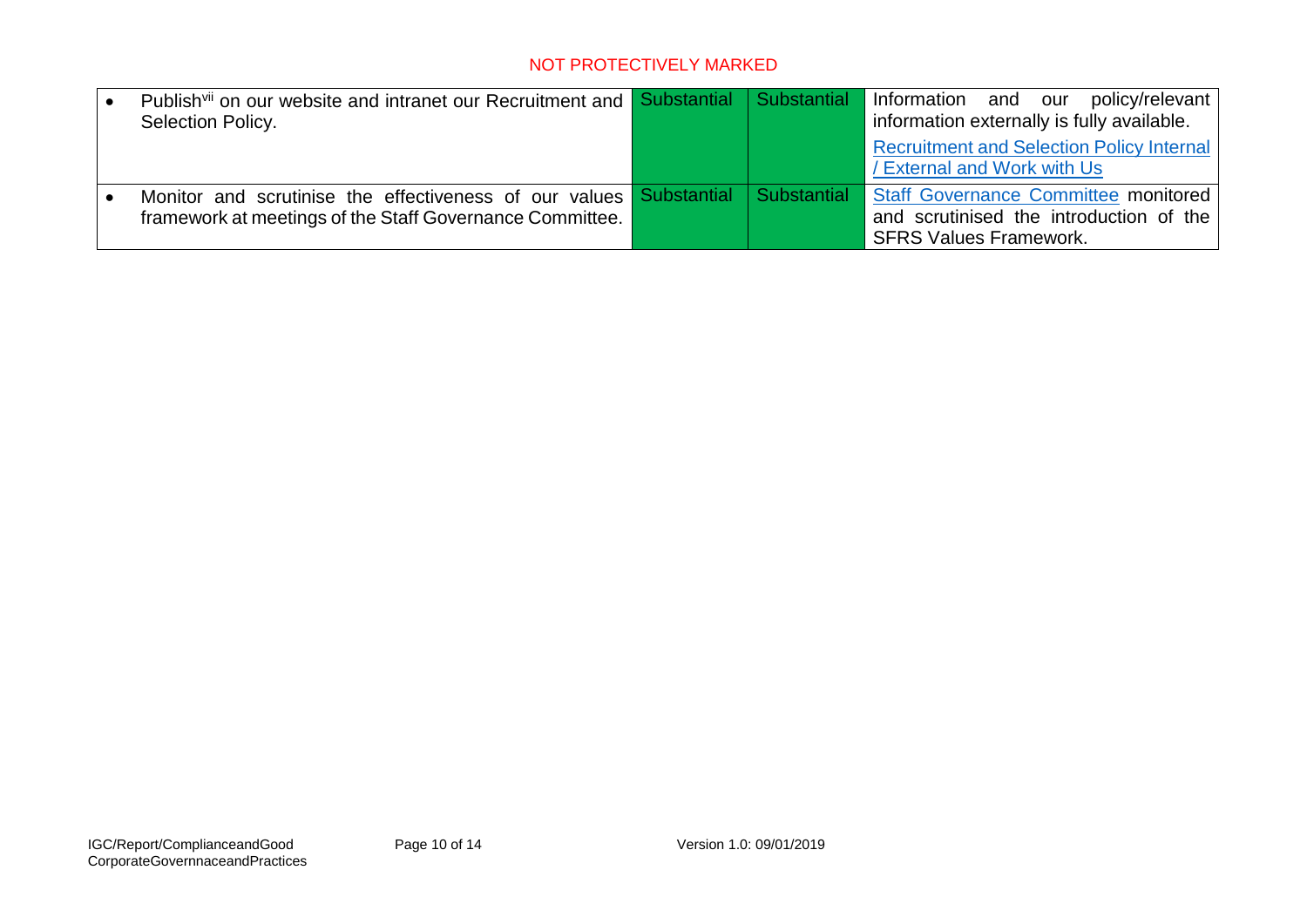# **Principle 4 – We will take informed, transparent decisions and manage risk effectively**

|                                                                                                                        | What does this mean?                                                                                                                                                                                                                                                    |                    |                    |                                                                                                                                                                                                                                                                                |  |  |  |
|------------------------------------------------------------------------------------------------------------------------|-------------------------------------------------------------------------------------------------------------------------------------------------------------------------------------------------------------------------------------------------------------------------|--------------------|--------------------|--------------------------------------------------------------------------------------------------------------------------------------------------------------------------------------------------------------------------------------------------------------------------------|--|--|--|
|                                                                                                                        | We are:<br>Being rigorous and transparent about how decisions are taken.<br>$\bullet$<br>Having and using good quality information, advice and support.<br>$\bullet$<br>Making sure that an effective risk management framework and internal controls are in operation. |                    |                    |                                                                                                                                                                                                                                                                                |  |  |  |
|                                                                                                                        | Where is the evidence that shows we are demonstrating this?                                                                                                                                                                                                             |                    |                    |                                                                                                                                                                                                                                                                                |  |  |  |
| We will:<br><b>Previous</b><br><b>Comments</b><br>Latest<br><b>RAG</b><br><b>RAG</b><br><b>Status</b><br><b>Status</b> |                                                                                                                                                                                                                                                                         |                    |                    |                                                                                                                                                                                                                                                                                |  |  |  |
|                                                                                                                        | Publishviii on our website the Board's Standing Orders,<br>Scheme of Delegations, and Conflicts of<br>Interest<br>arrangements, and review these periodically.                                                                                                          | Substantial        | <b>Substantial</b> | All documents are available and reviewed<br>in accordance with specified timelines.<br>Standing Orders for Meetings of the<br><b>Board and its Committees</b><br><b>Scheme of Delegations</b><br><b>SFRS Code of Conduct</b>                                                   |  |  |  |
| $\bullet$                                                                                                              | Publish <sup>ix</sup> on our website the date and time of all Board and<br>Committee meetings held in public session, and all reports<br>and minutes considered at these meetings.                                                                                      | <b>Substantial</b> | Substantial        | All public Board and Committees are<br>published on our website with the details<br>of the meetings together with the reports<br><b>Board and Committee Papers</b>                                                                                                             |  |  |  |
| $\bullet$                                                                                                              | Produce engagement plans in support of communicating<br>decisions to those affected.                                                                                                                                                                                    | <b>Substantial</b> | <b>Substantial</b> | SFRS have a Communication and<br>Engagement Strategy 2017-2020.                                                                                                                                                                                                                |  |  |  |
| $\bullet$                                                                                                              | Publish <sup>x</sup> on our website the results of Equality and Human<br><b>Rights Impact Assessments.</b>                                                                                                                                                              | <b>Limited</b>     | Reasonable         | An <b>Equality and Diversity page exists</b><br>within our website with access to helpful<br>information, this however does not give<br>specific access to the results of Impact<br>Assessments themselves at this time.<br>Improvement Action 4.1 as per 1.4<br>(E&D Manager) |  |  |  |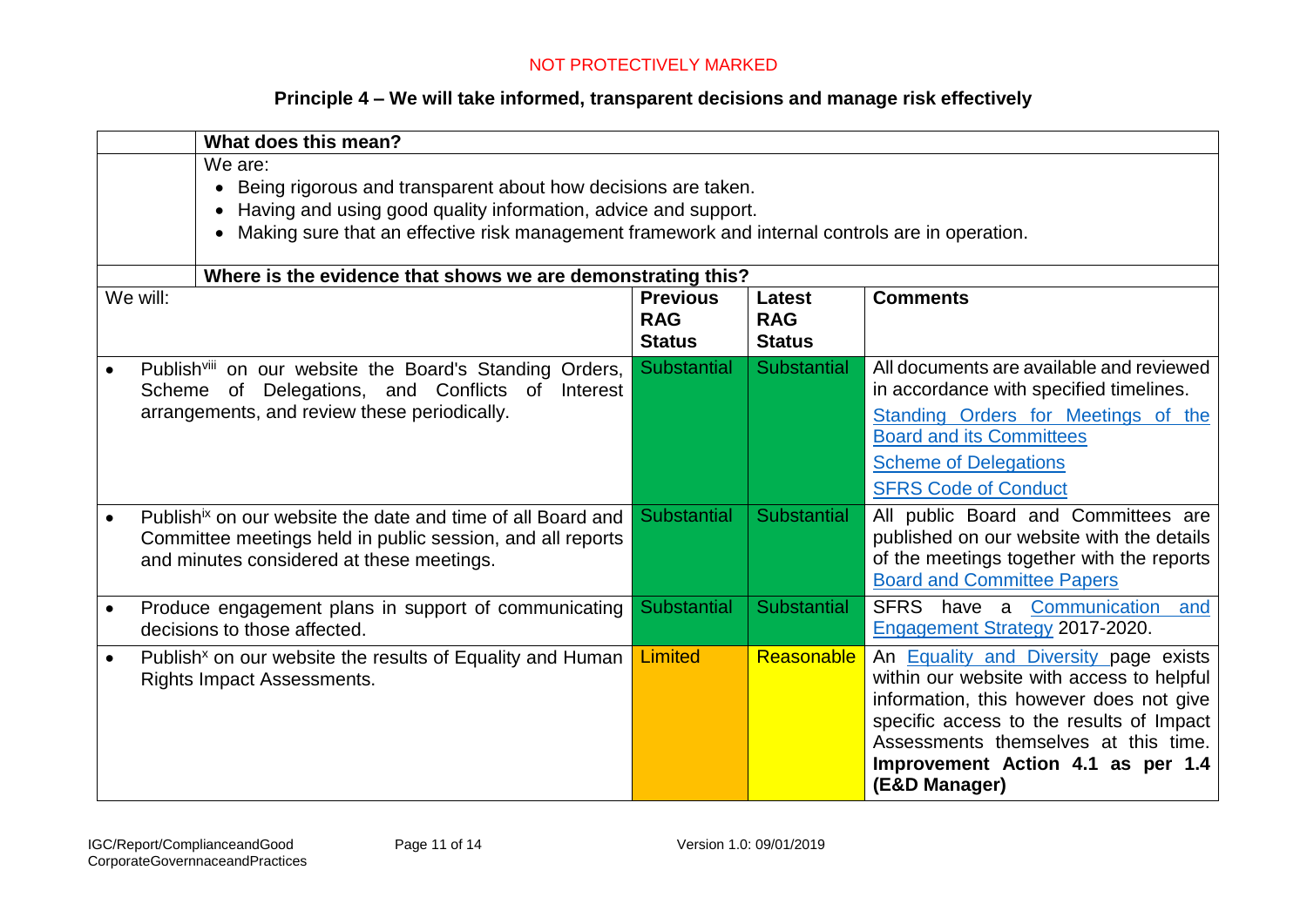|                                                                                                                                   |                    |                    | Equality and Human Rights Impact<br>Assessments are currently available on<br>the SFRS website alongside Board<br>papers. Following a recent review of the<br>Impact Assessment process a number<br>of alterations will be recommended to<br>SLT on the formality of the process and<br>this will include the publication of impact<br>assessments - as such the development<br>of the SFRS website has not progressed<br>at this time to all features of the Impact<br>Assessment process to be considered in<br>the round. SLT have been briefed on<br>these findings on 15 <sup>th</sup> October '18 with<br>further policy work to follow as<br>appropriate. |
|-----------------------------------------------------------------------------------------------------------------------------------|--------------------|--------------------|------------------------------------------------------------------------------------------------------------------------------------------------------------------------------------------------------------------------------------------------------------------------------------------------------------------------------------------------------------------------------------------------------------------------------------------------------------------------------------------------------------------------------------------------------------------------------------------------------------------------------------------------------------------|
| Publish <sup>xi</sup> on our website: how to access information; our<br>publication scheme; our freedom of information policy and | <b>Substantial</b> | <b>Substantial</b> | All documents are available and reviewed<br>in accordance with specified timelines.                                                                                                                                                                                                                                                                                                                                                                                                                                                                                                                                                                              |
| supporting guidance, and our register of interests for<br>Members of the Board and SLT.                                           |                    |                    | <b>Publication Scheme</b><br><b>Freedom of Information</b>                                                                                                                                                                                                                                                                                                                                                                                                                                                                                                                                                                                                       |
|                                                                                                                                   |                    |                    | <b>Board Members</b>                                                                                                                                                                                                                                                                                                                                                                                                                                                                                                                                                                                                                                             |
|                                                                                                                                   |                    |                    | <b>Senior Leadership Team</b>                                                                                                                                                                                                                                                                                                                                                                                                                                                                                                                                                                                                                                    |
| Provide guidance on how to prepare suitable reports to the<br>Board and SLT.                                                      | <b>Substantial</b> | Substantial        | Revised<br>Preparing<br>quidance<br>on<br><b>Corporate Papers</b>                                                                                                                                                                                                                                                                                                                                                                                                                                                                                                                                                                                                |
| Publish <sup>xii</sup> our Risk Management Policy and review this<br>periodically.                                                | Reasonable         | Substantial        | Risk Management Policy has been out for<br>consultation and was forwarded for<br>noting to SLT on 8th October '18 and then<br>to the SFRS Board on 25th October'18<br>for agreement.                                                                                                                                                                                                                                                                                                                                                                                                                                                                             |
| Maintain up to date Corporate and Directorate Risk<br>registers and report on these quarterly.                                    | Reasonable         | Substantial        | This is overseen by our SFRS Risk and<br>Audit manager and has now been<br>incorporated as part of our Executive                                                                                                                                                                                                                                                                                                                                                                                                                                                                                                                                                 |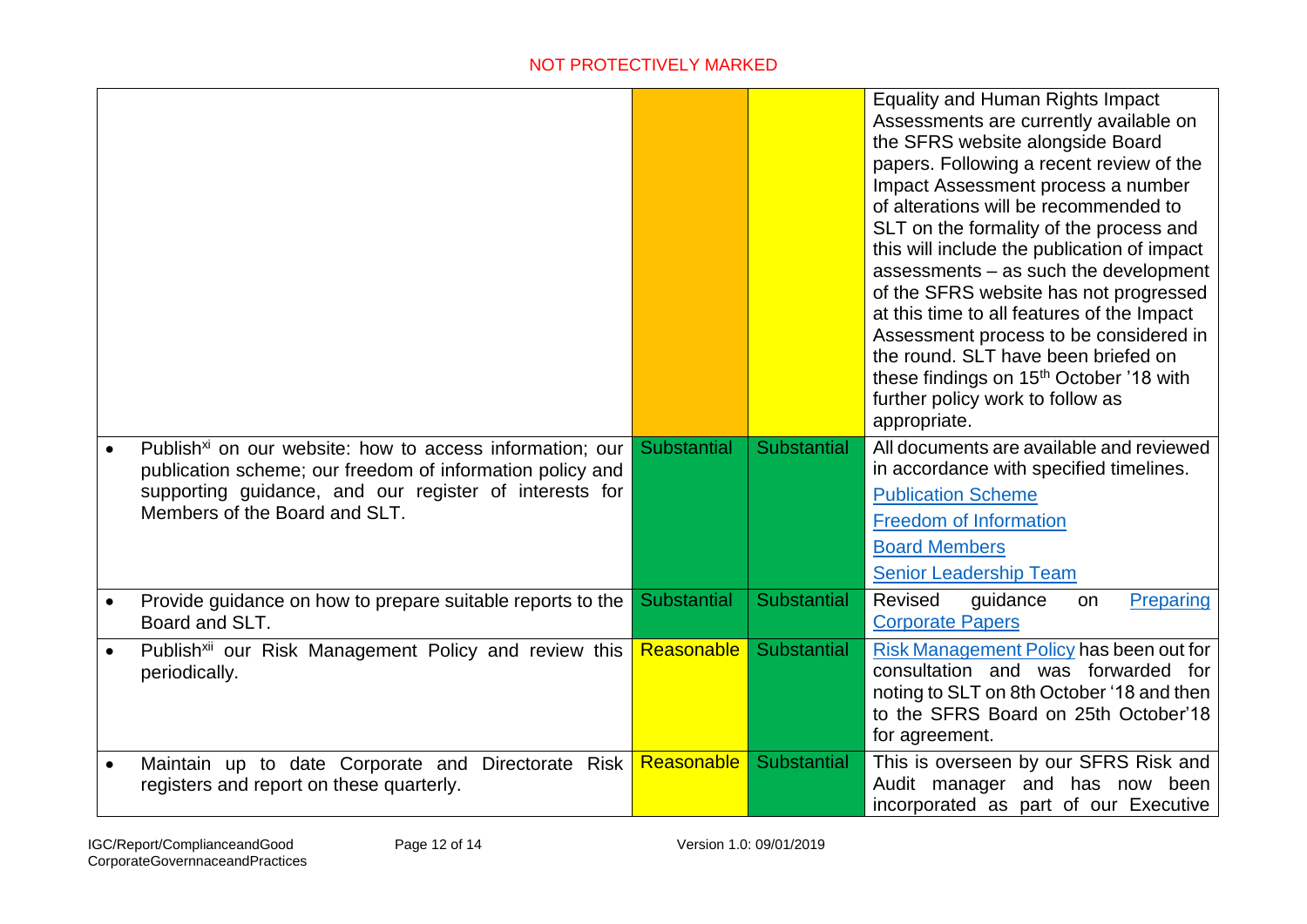|                                                                                                                                                                                                                                                |                    |             | Board<br>Corporate<br>Governance<br>and<br>through all Committees Corporate Risk<br>Register these registers are forwarded<br>quarterly to SLT and ARAC.<br>Other<br>condensed versions are used by all other<br>Committee's to inform and<br>provide<br>assurance. |
|------------------------------------------------------------------------------------------------------------------------------------------------------------------------------------------------------------------------------------------------|--------------------|-------------|---------------------------------------------------------------------------------------------------------------------------------------------------------------------------------------------------------------------------------------------------------------------|
| Publish <sup>xiii</sup> all internal and external audit reports and our<br>responses to recommendations.                                                                                                                                       | <b>Substantial</b> | Substantial | These are all made available publicly on<br>our website as part of our ARAC<br>meetings Internal Audit Progress Report,<br><b>Planning Report - External Audit</b>                                                                                                  |
| Have in place an assurance framework for coordinating the<br>examination of the effectiveness of the organisation's<br>internal control and risk management arrangements.                                                                      | <b>Substantial</b> | Substantial | A new policy and revised framework is<br>now fully in place. Annual Governance<br><b>Statement</b>                                                                                                                                                                  |
| Publish <sup>xiv</sup> in our Annual Report and Accounts, our Annual<br>Governance Statement, setting out the Accountable<br>Officers opinion of the effectiveness of the organisation's<br>internal control and risk management arrangements. | <b>Substantial</b> | Substantial | These are all published and presented to<br>the ARAC and Board in October every<br>year.<br><b>Annual Report 2016-17</b><br><b>Annual Governance Statement 2016-17</b>                                                                                              |